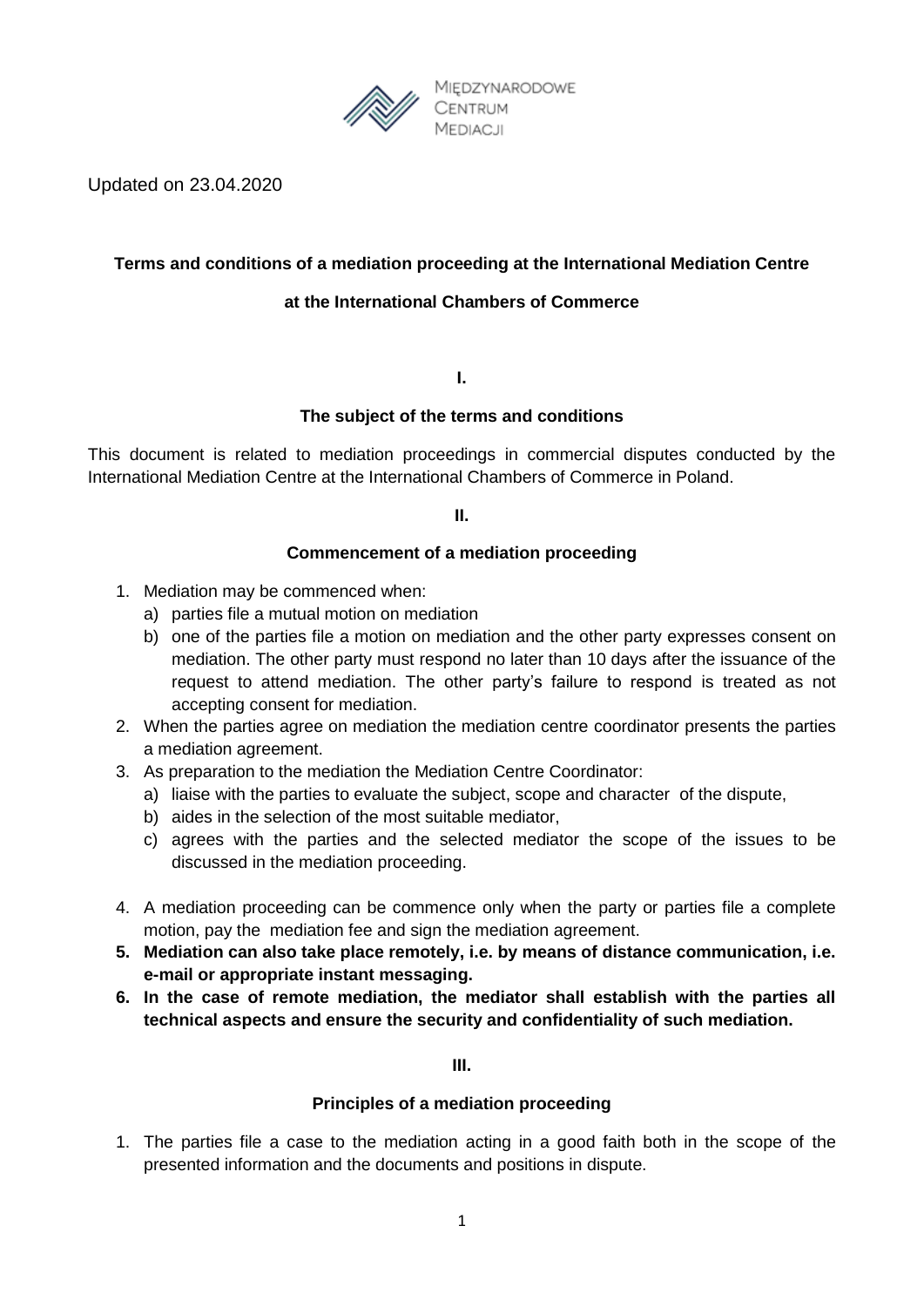

- 2. The parties of a mediation proceeding liaises with the mediator and the Centre's Coordinator regarding the presented information, documents and participation in the mediation sessions.
- 3. A mediator should conduct a mediation proceeding in accordance with the principle of impartiality and if any circumstances occur which may influence the proceeding the mediator should refuse to conduct it.
- 4. A mediator may refuse to conduct a mediation proceeding also due to other important reasons.
- 5. The circumstances, information and documents related to the mediation proceeding are confidential. This information cannot be used in any other court proceedings, mediation or any other proceedings. The parties of the proceeding cannot cite any positions or suggestions of any other party or mediator which were stated during the mediation proceeding, as well as any concessions of the parties within a mediation proceeding, suggestions, proposals or opinions of the mediator, positions of the parties related to the acceptance or failure to accept an amicable settlement of a dispute.

Mediator is bound by the confidentiality during and subsequent to the mediation proceeding.

Confidentiality does not relate to the issues which may be revealed elsewhere.

- 6. Presence of third persons during a mediation proceeding requires the consent of the parties of the mediation proceeding and the mediator.
- 7. The proceeding is conducted in accordance with the current provisions of Polish and European Law, with respect to Standards of Mediation and Code of Ethics of the Polish Mediators of the Council for the Alternative Methods of Disputes and Conflict Resolution and in accordance with the provisions of this document. The parties can agree on different conditions than stated in this document. Such a situation must be described in the protocol of mediation.
- 8. The Parties of a mediation proceeding may act personally or through a plenipotentiary.
- 9. The International Mediation Centre provides participants basic conditions adequate to conduct a mediation proceeding.
- 10. On the motion of a party or parties of a meditation proceeding, such proceeding can be conducted in another place. In such a situation the costs related to the change of the place, a mediator's transport costs are born by the parties of a mediation proceeding.
- 11. A mediation proceeding is conducted in the language agreed by parties.

# **IV.**

### **Mediator**

- 1. A person who is entered into the Mediators List of the International Mediation Centre is authorised to act as a Mediator.
- 2. If the parties do not appoint a mediator, the Coordinator will appoint a mediator.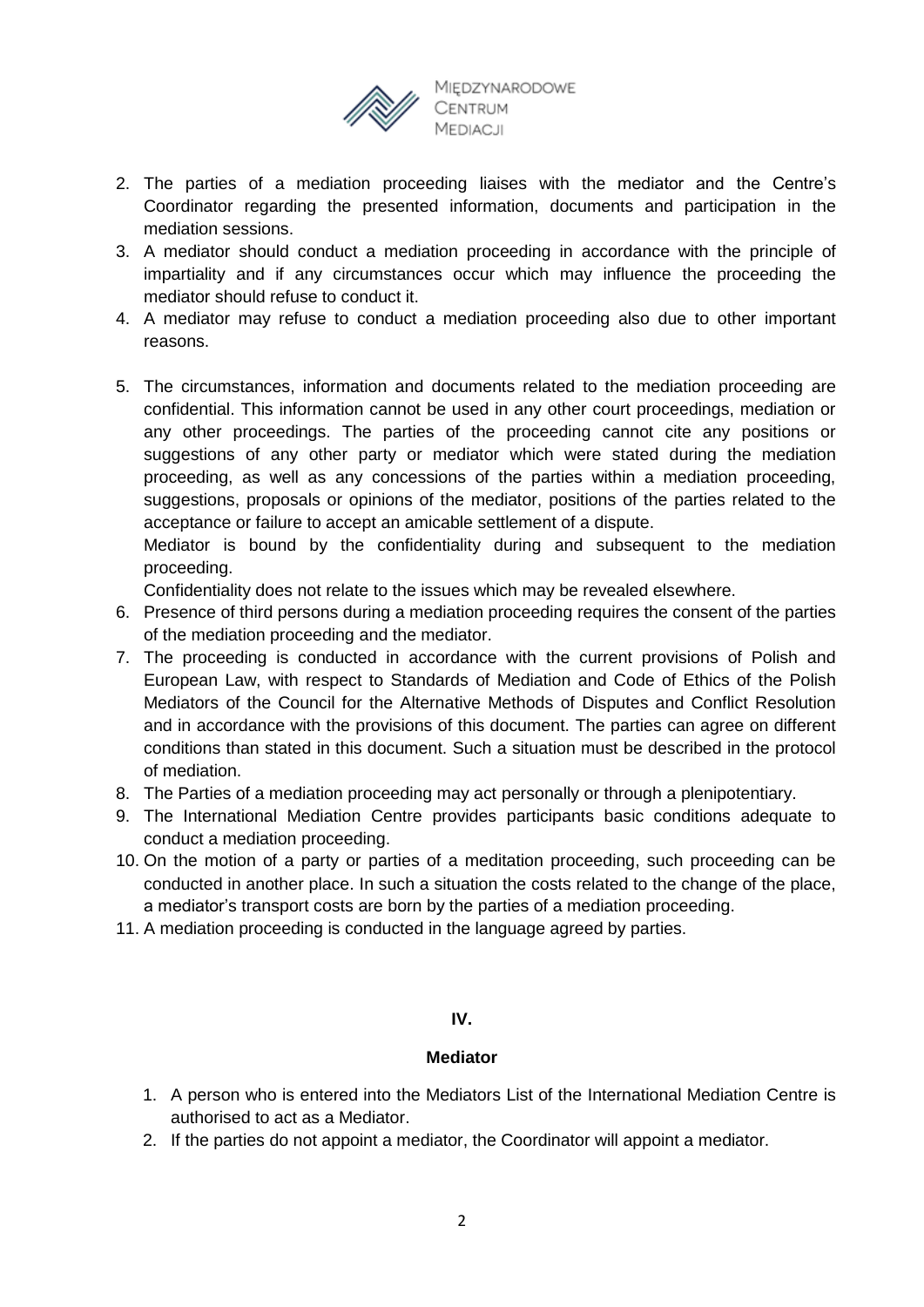

- 3. If the appointed mediator cannot conduct a mediation proceeding, refuse to conduct or stop a meeting, the Coordinator will appoint a new mediator or summon the parties to appoint a new mediator from the Centre's list.
- 4. A mediator, prior to the meditation proceeding, files a statement on impartiality, independence and confidentiality related to the proceeding. Statements are enclosed in the case files.
- 5. A mediator can be dismissed upon his own motion or motion of the parties. After the dismissal of a mediator, the parties can file motion on the appointment of a new mediator from the Mediators List of the International Mediation Centre.
- 6. If the appointed mediator was deleted from the mediators list, waived the role of a mediator or has died, the parties of a dispute may appoint a new mediator within 10 days otherwise the International Mediation Centre Coordinator will appoint a mediator from the list.

## **V.**

## **Mediation sessions.**

- 1. A mediator starts the mediation session by the commencement of mediation.
- **2. Mediation sessions can also be organised remotely. The mediator and the Centre ensure their safe and confidential conduct.**
- 3. The Mediation sessions may be conducted with the presence of both parties (common sessions) or in the presence of one party (individual sessions).
- 4. One session can last no longer than 4 hours including breaks
- 5. Following each mediation sessions, the parties should agree the shortest possible breaks unless both parties agree for longer breaks or are due to important personal or professional reasons. In justified circumstances a mediation proceeding can be suspended.
- 6. Parties in a mediation session can participate in person or through proxies.
- 7. A Mediator can take notes during the mediation session in order to better understand the position of the parties. Such notes are confidential and are shredded by the mediator after the mediation proceeding.

### **VI.**

### **Suspension of mediation**

Mediation can be suspended when:

- 1. both parties agree up to no longer than 1 month and only once during the whole proceeding.
- 2. the mediator makes such a decision in justified cases, or when additional circumstances must be clarified or when parties need some time to obtain the necessary and important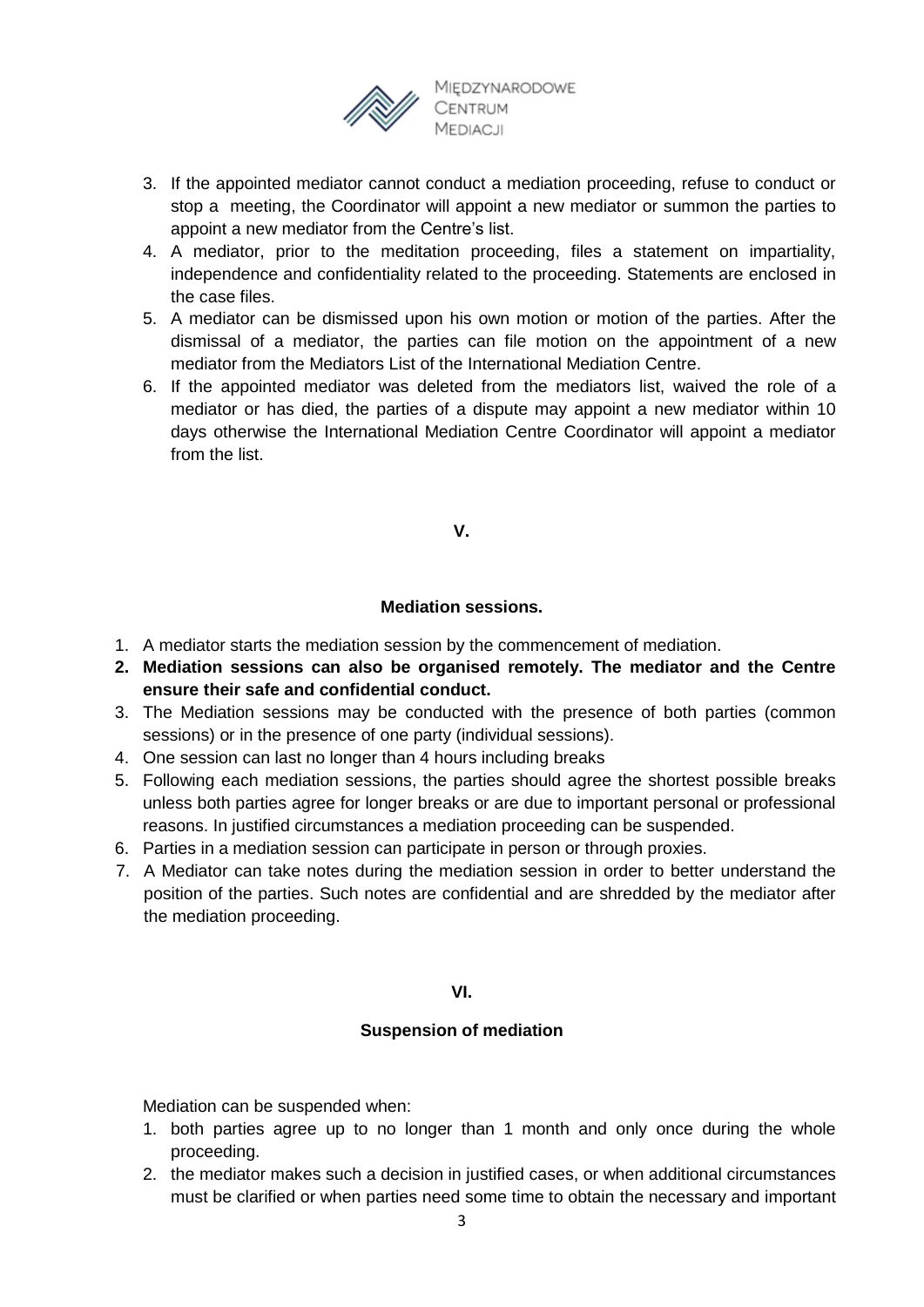

materials and documents for the case or when the parties need some time to rethink the position in the mediation proceeding.

# **VII.**

# **End of mediation**

- 1. Mediation will be finish when:
- a) the parties reach an agreement and sign a contract with the mediator,
- b) the parties believe there are no likelihood to reach an agreement through mediation,
- c) one of the parties during the mediation proceeding refuses to further participate in the mediation,
- d) one or both of the parties fail to appear on at least two of the sessions without reasonable justification.
- 2. An Agreement has been reached through mediation can be approved by the Court. All formalities related to such an approval of agreement are coordinated by the mediator or the International Mediation Centre Coordinator.

## **VIII.**

### **Costs of mediation**

- 1. The Mediation costs include the initial fee for analysis of the case files necessary to commence the mediation proceeding.
- 2. The Mediation costs also include additional costs, which are born by the party which requests the conduct of some action or introduce changes in the proceeding which result in additional costs.
- 3. The party specified the above payments as advanced costs related to the mediation proceeding.
- 4. The mediation proceeding fees are included as Appendix No 1 to this document.
- 5. The profit of a mediation proceeding is divided in the following manner:
	- a. 20% of the initial fee and the fee for the mediation proceeding is income for the Chamber, whose member is the party which files the motion on mediation,
	- b. 80% of the initial fee is the Coordinator's income,
	- c. 80% of the fee for the mediation proceeding is the mediator's income.

**IX.**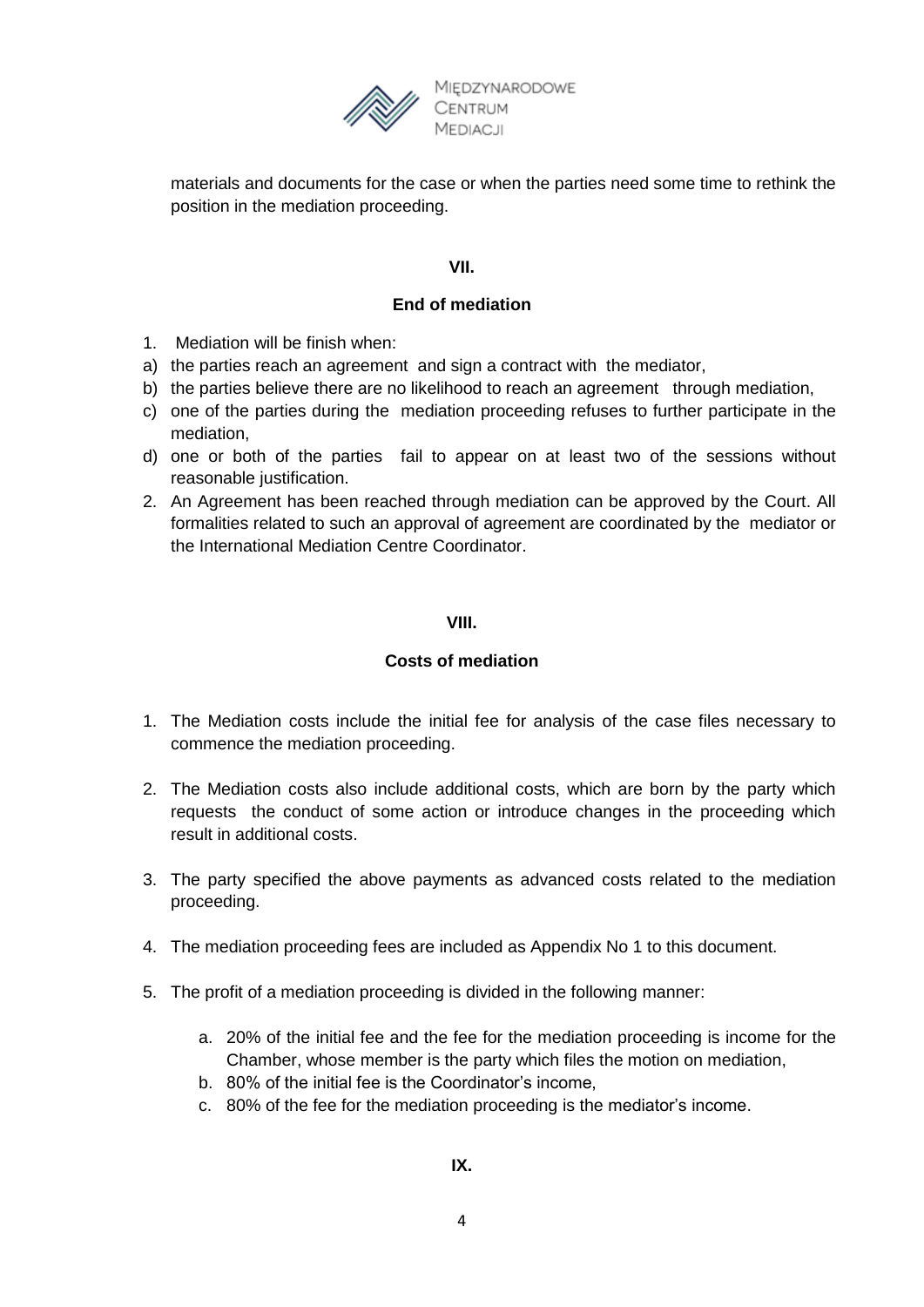

# **Final provisions**

- 1. Changes to this document requires the consent of the International Mediation Centre Council by a majority vote.
- 2. Any changes to this document are binding after 7 days from the date of the announcement.

## **Appendices**

Price list of the fees and mediation proceeding costs is appendix to this document.